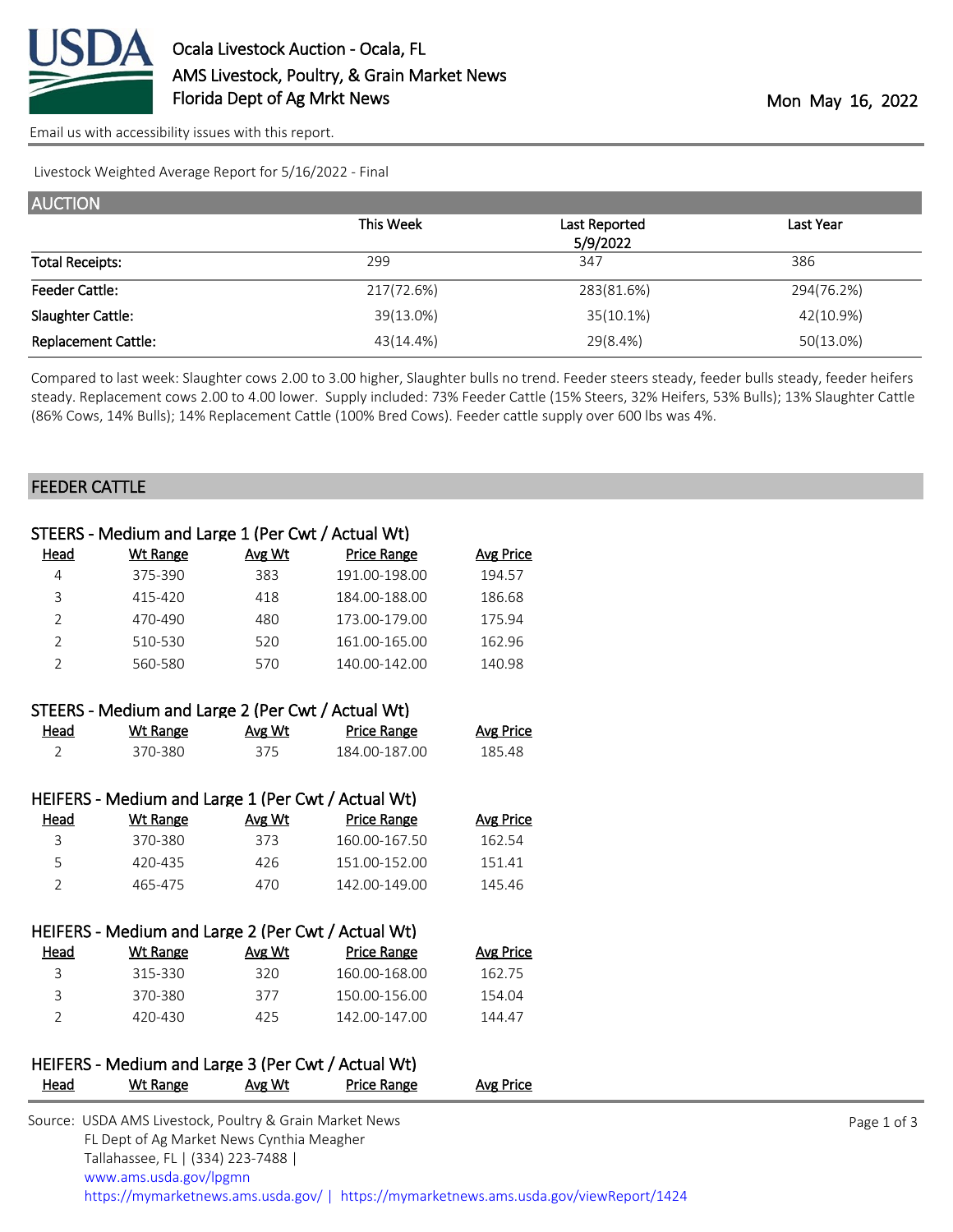

[Email us with accessibility issues with this report.](mailto:mars@ams.usda.gov?subject=508%20issue)

|   | 260-280 | 270  | 160.00-165.00 | 162.59 |
|---|---------|------|---------------|--------|
| २ | 315-340 | 323. | 150.00-157.50 | 154.87 |
| ς | 455-480 | 463  | 120.00-122.50 | 120.86 |
| 5 | 510-535 | 525  | 110.00-115.00 | 111 94 |

### BULLS - Medium and Large 1 (Per Cwt / Actual Wt)

| Head          | Wt Range | Avg Wt | <b>Price Range</b> | Avg Price |
|---------------|----------|--------|--------------------|-----------|
| $\mathcal{P}$ | 170-175  | 173    | 230.00-240.00      | 234.93    |
| 3             | 210-240  | 220    | 225.00-230.00      | 228.18    |
| 4             | 305-315  | 310    | 200.00-205.00      | 202.54    |
| 3             | 365-380  | 375    | 190.00-197.00      | 194.73    |
| 5             | 430-440  | 434    | 186.00-188.00      | 187.19    |
| 6             | 475-485  | 480    | 168.00-174.00      | 171.03    |
| 3             | 515-530  | 525    | 156.00-162.50      | 158.13    |
| っ             | 630-635  | 633    | 132.00-137.00      | 134.51    |

## BULLS - Medium and Large 2 (Per Cwt / Actual Wt)

| Head | Wt Range | Avg Wt | Price Range   | Avg Price |
|------|----------|--------|---------------|-----------|
|      | 315-340  | 328    | 192.50-198.00 | 19535     |
|      | 360-380  | 375    | 185.00-187.50 | 186.90    |
|      | 415-430  | 423    | 170.00-171.00 | 170.51    |
|      | 560-570  | 565    | 130.00-138.00 | 133.96    |

### BULLS - Medium and Large 3 (Per Cwt / Actual Wt)

| Head | Wt Range | Avg Wt | Price Range   | Avg Price |
|------|----------|--------|---------------|-----------|
| 5    | 315-330  | 324    | 180.00-187.50 | 184.58    |
|      | 360-385  | 373    | 170.00-172.50 | 171.21    |
| 5    | 460-470  | 462    | 150.00-155.00 | 151.02    |
|      | 630-635  | 633    | 117.50-122.50 | 119 99    |
|      |          |        |               |           |

### SLAUGHTER CATTLE

## COWS - Boner 80-85% (Per Cwt / Actual Wt)

| Head | Wt Range                                 | Avg Wt | Price Range | Avg Price | <b>Dressing</b> |
|------|------------------------------------------|--------|-------------|-----------|-----------------|
|      | 920-990                                  | 955    | 70.00-74.00 | 71.93     | Average         |
| 6    | 995-1345                                 | 1188   | 75.00-85.00 | 78.58     | High            |
|      | 915-935                                  | 925    | 54.00-63.00 | 58.55     | Low             |
|      | COWS - Lean 85-90% (Per Cwt / Actual Wt) |        |             |           |                 |

|      | COWS - Lean 63-3070 TEL CWL7 ACLUGI WU |        |                    |           |                 |
|------|----------------------------------------|--------|--------------------|-----------|-----------------|
| Head | Wt Range                               | Avg Wt | <b>Price Range</b> | Avg Price | <b>Dressing</b> |
|      | 740-860                                | 800    | 45.00-50.00        | 47.69     | Low             |

## BULLS - 1 (Per Cwt / Actual Wt)

| Source: USDA AMS Livestock, Poultry & Grain Market News                                |
|----------------------------------------------------------------------------------------|
| FL Dept of Ag Market News Cynthia Meagher                                              |
| Tallahassee, FL   (334) 223-7488                                                       |
| www.ams.usda.gov/lpgmn                                                                 |
| https://mymarketnews.ams.usda.gov/   https://mymarketnews.ams.usda.gov/viewReport/1424 |